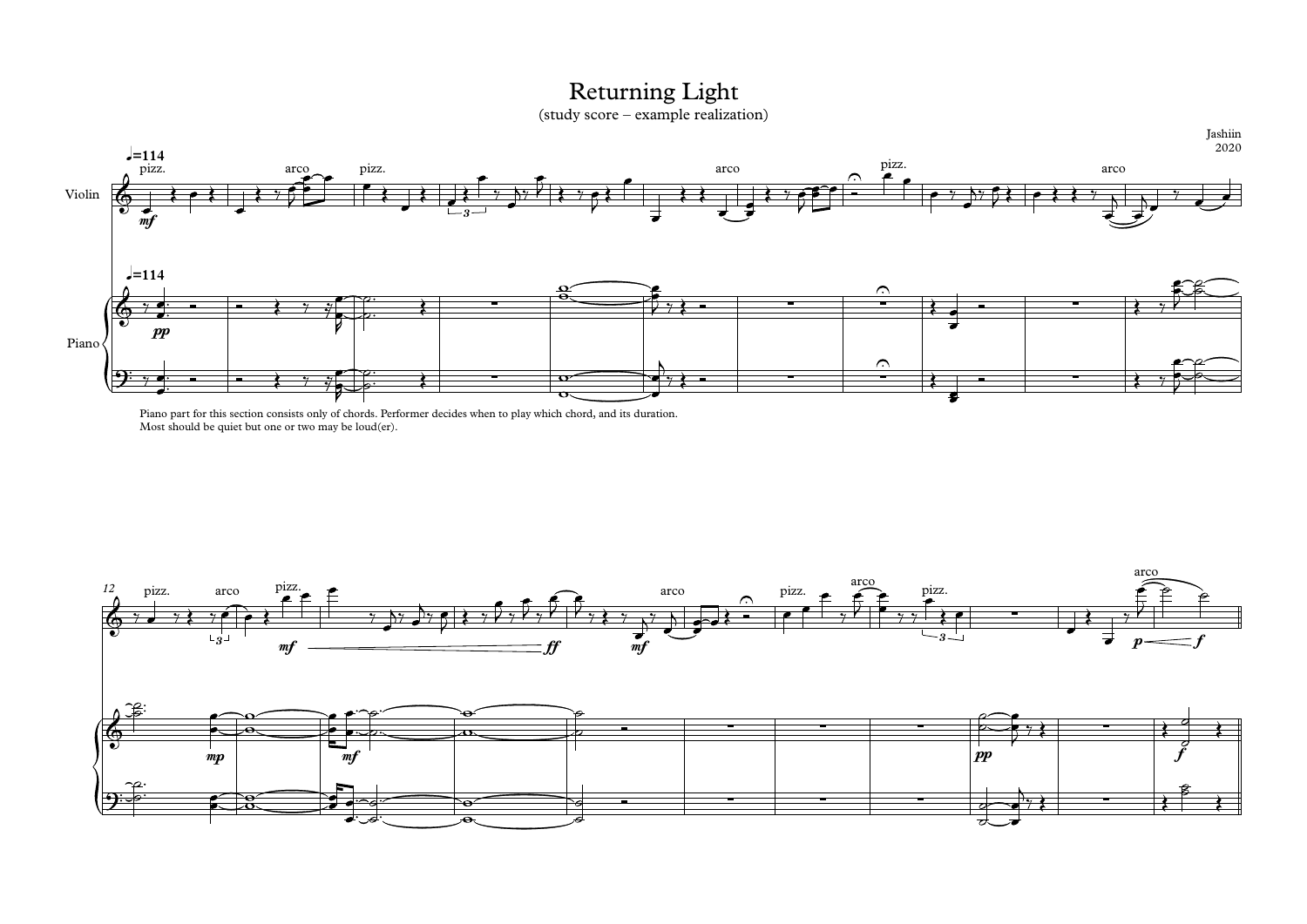









In this section the pianist only doubles the 8th note pizzicato passages, producing forte eighth notes, with pedal ad lib.



As before, the timing and the duration of the chords is decided by the pianist, and most of the chords are quiet.

mp and  $\begin{array}{l} \textit{mfp} \qquad \qquad \textit{mfp} \qquad \qquad \textit{mfp} \qquad \qquad \textit{mfp} \qquad \qquad \textit{mfp} \qquad \qquad \textit{mfp} \qquad \qquad \textit{mfp} \qquad \qquad \textit{mfp} \qquad \qquad \textit{mfp} \qquad \qquad \textit{mfp} \qquad \qquad \textit{mfp} \qquad \qquad \textit{mfp} \qquad \qquad \textit{mfp} \qquad \qquad \textit{mfp} \qquad \qquad \textit{mfp} \qquad \qquad \textit{mfp} \qquad \$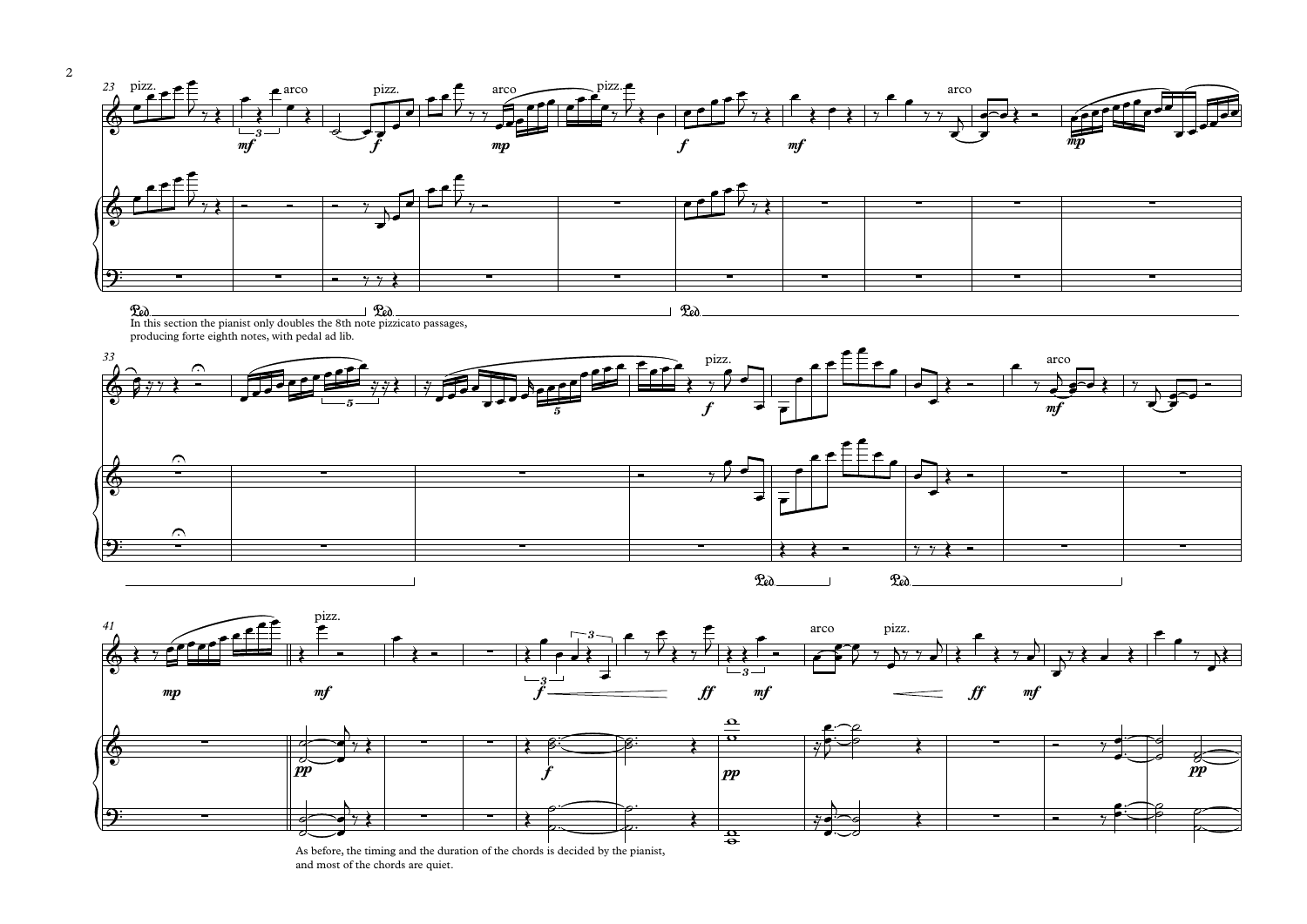









and decelerating at will within each passage.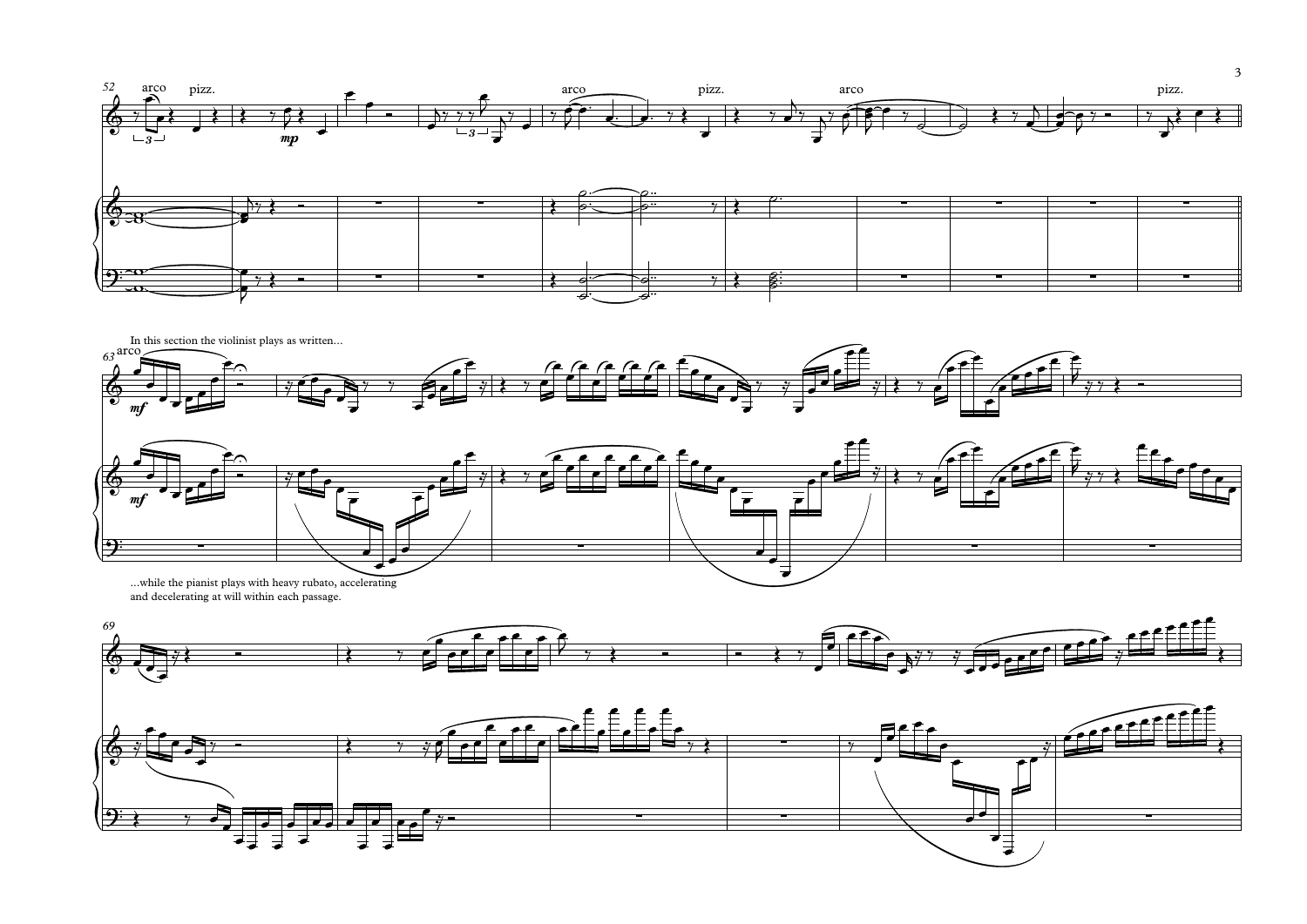

4